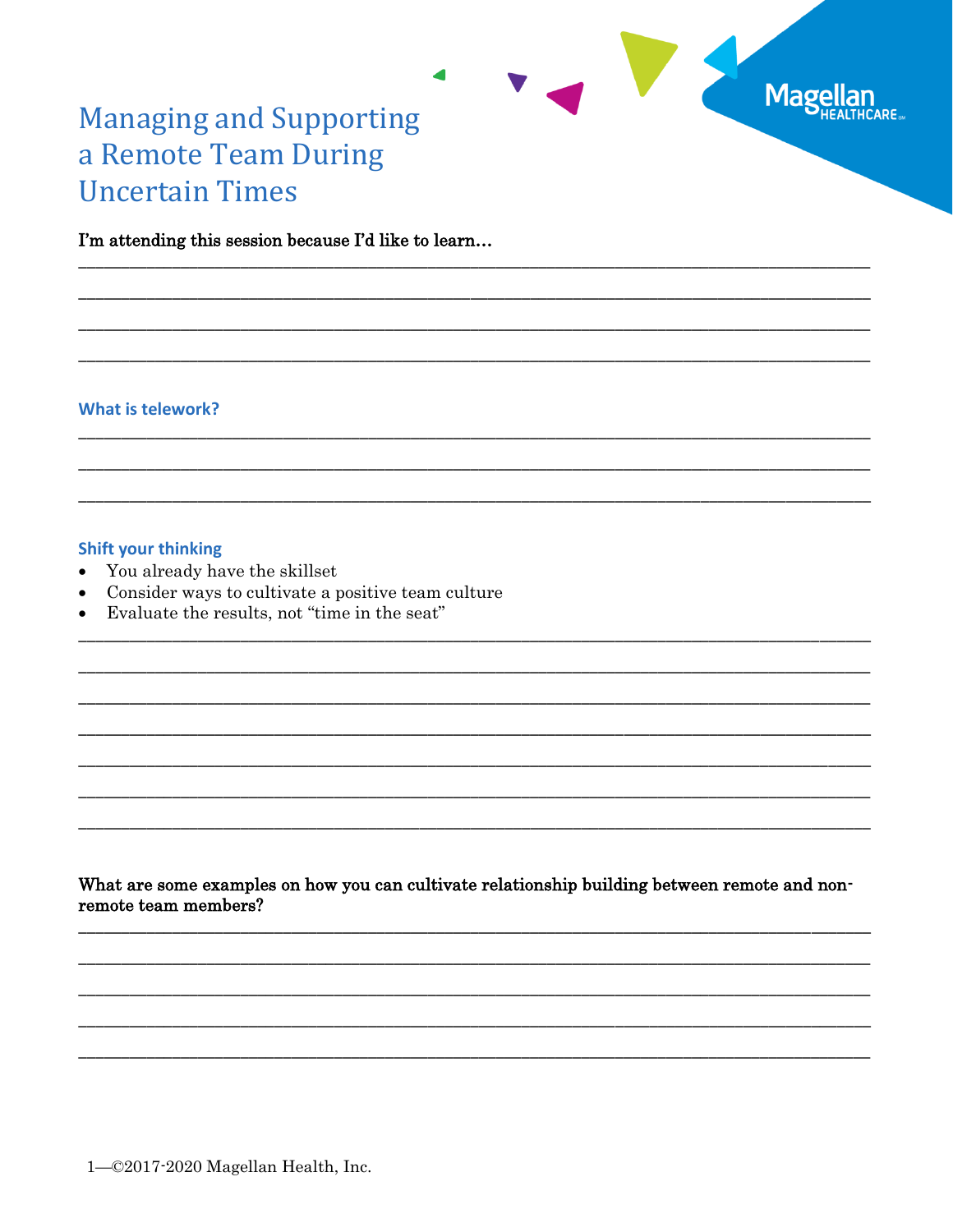#### **Evaluate strengths and weaknesses**

**What qualities are necessary to succeed as a teleworker?** 

#### **Assessing performance**

**How do I measure performance when I can't directly observe?** 

Co-create goals (SMART goals) **S**pecific **M**easurable **A**chievable **R**ealistic **T**ime-limited

**Vague goal**: As a teleworker, Marcus will be required to submit a summary report.

**SMART goal**: As a teleworker, Marcus will be required to submit a weekly summary report. This report will include a list of completed and on-going tasks, as well as a status update on each. It should be emailed directly to Lynn Jones no later than 5 pm on the Friday ending each week.

\_\_\_\_\_\_\_\_\_\_\_\_\_\_\_\_\_\_\_\_\_\_\_\_\_\_\_\_\_\_\_\_\_\_\_\_\_\_\_\_\_\_\_\_\_\_\_\_\_\_\_\_\_\_\_\_\_\_\_\_\_\_\_\_\_\_\_\_\_\_\_\_\_\_\_\_\_\_\_\_\_\_\_\_\_\_\_\_\_\_\_\_\_

\_\_\_\_\_\_\_\_\_\_\_\_\_\_\_\_\_\_\_\_\_\_\_\_\_\_\_\_\_\_\_\_\_\_\_\_\_\_\_\_\_\_\_\_\_\_\_\_\_\_\_\_\_\_\_\_\_\_\_\_\_\_\_\_\_\_\_\_\_\_\_\_\_\_\_\_\_\_\_\_\_\_\_\_\_\_\_\_\_\_\_\_\_

\_\_\_\_\_\_\_\_\_\_\_\_\_\_\_\_\_\_\_\_\_\_\_\_\_\_\_\_\_\_\_\_\_\_\_\_\_\_\_\_\_\_\_\_\_\_\_\_\_\_\_\_\_\_\_\_\_\_\_\_\_\_\_\_\_\_\_\_\_\_\_\_\_\_\_\_\_\_\_\_\_\_\_\_\_\_\_\_\_\_\_\_\_

\_\_\_\_\_\_\_\_\_\_\_\_\_\_\_\_\_\_\_\_\_\_\_\_\_\_\_\_\_\_\_\_\_\_\_\_\_\_\_\_\_\_\_\_\_\_\_\_\_\_\_\_\_\_\_\_\_\_\_\_\_\_\_\_\_\_\_\_\_\_\_\_\_\_\_\_\_\_\_\_\_\_\_\_\_\_\_\_\_\_\_\_\_

\_\_\_\_\_\_\_\_\_\_\_\_\_\_\_\_\_\_\_\_\_\_\_\_\_\_\_\_\_\_\_\_\_\_\_\_\_\_\_\_\_\_\_\_\_\_\_\_\_\_\_\_\_\_\_\_\_\_\_\_\_\_\_\_\_\_\_\_\_\_\_\_\_\_\_\_\_\_\_\_\_\_\_\_\_\_\_\_\_\_\_\_\_

\_\_\_\_\_\_\_\_\_\_\_\_\_\_\_\_\_\_\_\_\_\_\_\_\_\_\_\_\_\_\_\_\_\_\_\_\_\_\_\_\_\_\_\_\_\_\_\_\_\_\_\_\_\_\_\_\_\_\_\_\_\_\_\_\_\_\_\_\_\_\_\_\_\_\_\_\_\_\_\_\_\_\_\_\_\_\_\_\_\_\_\_\_

\_\_\_\_\_\_\_\_\_\_\_\_\_\_\_\_\_\_\_\_\_\_\_\_\_\_\_\_\_\_\_\_\_\_\_\_\_\_\_\_\_\_\_\_\_\_\_\_\_\_\_\_\_\_\_\_\_\_\_\_\_\_\_\_\_\_\_\_\_\_\_\_\_\_\_\_\_\_\_\_\_\_\_\_\_\_\_\_\_\_\_\_\_

\_\_\_\_\_\_\_\_\_\_\_\_\_\_\_\_\_\_\_\_\_\_\_\_\_\_\_\_\_\_\_\_\_\_\_\_\_\_\_\_\_\_\_\_\_\_\_\_\_\_\_\_\_\_\_\_\_\_\_\_\_\_\_\_\_\_\_\_\_\_\_\_\_\_\_\_\_\_\_\_\_\_\_\_\_\_\_\_\_\_\_\_\_

\_\_\_\_\_\_\_\_\_\_\_\_\_\_\_\_\_\_\_\_\_\_\_\_\_\_\_\_\_\_\_\_\_\_\_\_\_\_\_\_\_\_\_\_\_\_\_\_\_\_\_\_\_\_\_\_\_\_\_\_\_\_\_\_\_\_\_\_\_\_\_\_\_\_\_\_\_\_\_\_\_\_\_\_\_\_\_\_\_\_\_\_\_

\_\_\_\_\_\_\_\_\_\_\_\_\_\_\_\_\_\_\_\_\_\_\_\_\_\_\_\_\_\_\_\_\_\_\_\_\_\_\_\_\_\_\_\_\_\_\_\_\_\_\_\_\_\_\_\_\_\_\_\_\_\_\_\_\_\_\_\_\_\_\_\_\_\_\_\_\_\_\_\_\_\_\_\_\_\_\_\_\_\_\_\_\_

\_\_\_\_\_\_\_\_\_\_\_\_\_\_\_\_\_\_\_\_\_\_\_\_\_\_\_\_\_\_\_\_\_\_\_\_\_\_\_\_\_\_\_\_\_\_\_\_\_\_\_\_\_\_\_\_\_\_\_\_\_\_\_\_\_\_\_\_\_\_\_\_\_\_\_\_\_\_\_\_\_\_\_\_\_\_\_\_\_\_\_\_\_

\_\_\_\_\_\_\_\_\_\_\_\_\_\_\_\_\_\_\_\_\_\_\_\_\_\_\_\_\_\_\_\_\_\_\_\_\_\_\_\_\_\_\_\_\_\_\_\_\_\_\_\_\_\_\_\_\_\_\_\_\_\_\_\_\_\_\_\_\_\_\_\_\_\_\_\_\_\_\_\_\_\_\_\_\_\_\_\_\_\_\_\_\_

\_\_\_\_\_\_\_\_\_\_\_\_\_\_\_\_\_\_\_\_\_\_\_\_\_\_\_\_\_\_\_\_\_\_\_\_\_\_\_\_\_\_\_\_\_\_\_\_\_\_\_\_\_\_\_\_\_\_\_\_\_\_\_\_\_\_\_\_\_\_\_\_\_\_\_\_\_\_\_\_\_\_\_\_\_\_\_\_\_\_\_\_\_

\_\_\_\_\_\_\_\_\_\_\_\_\_\_\_\_\_\_\_\_\_\_\_\_\_\_\_\_\_\_\_\_\_\_\_\_\_\_\_\_\_\_\_\_\_\_\_\_\_\_\_\_\_\_\_\_\_\_\_\_\_\_\_\_\_\_\_\_\_\_\_\_\_\_\_\_\_\_\_\_\_\_\_\_\_\_\_\_\_\_\_\_\_

\_\_\_\_\_\_\_\_\_\_\_\_\_\_\_\_\_\_\_\_\_\_\_\_\_\_\_\_\_\_\_\_\_\_\_\_\_\_\_\_\_\_\_\_\_\_\_\_\_\_\_\_\_\_\_\_\_\_\_\_\_\_\_\_\_\_\_\_\_\_\_\_\_\_\_\_\_\_\_\_\_\_\_\_\_\_\_\_\_\_\_\_\_

#### **What makes this a SMART goal?**

• Set clear lines of accountability

- Evaluate the results
- Provide feedback

2—©2017-2020 Magellan Health, Inc.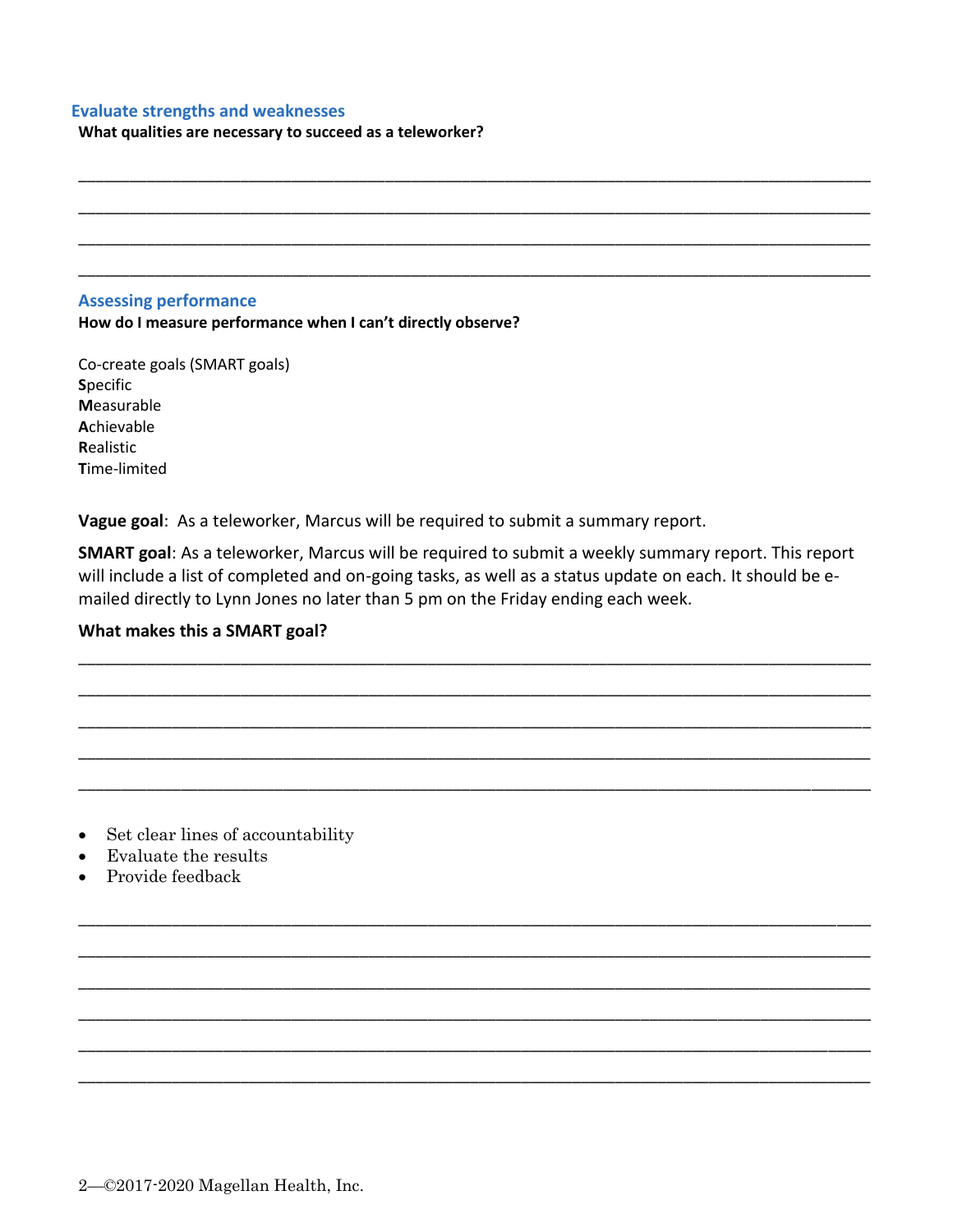## **Build and maintain relationships**

# How do I build and maintain a working relationship with a remote employee?

- Communicate regularly  $\bullet$
- Set expectations
- Have a consistent schedule for team meetings
- Consider cultural differences
- Use your technology

# **Take away**

Write down one thing you will do differently when working with remote employees.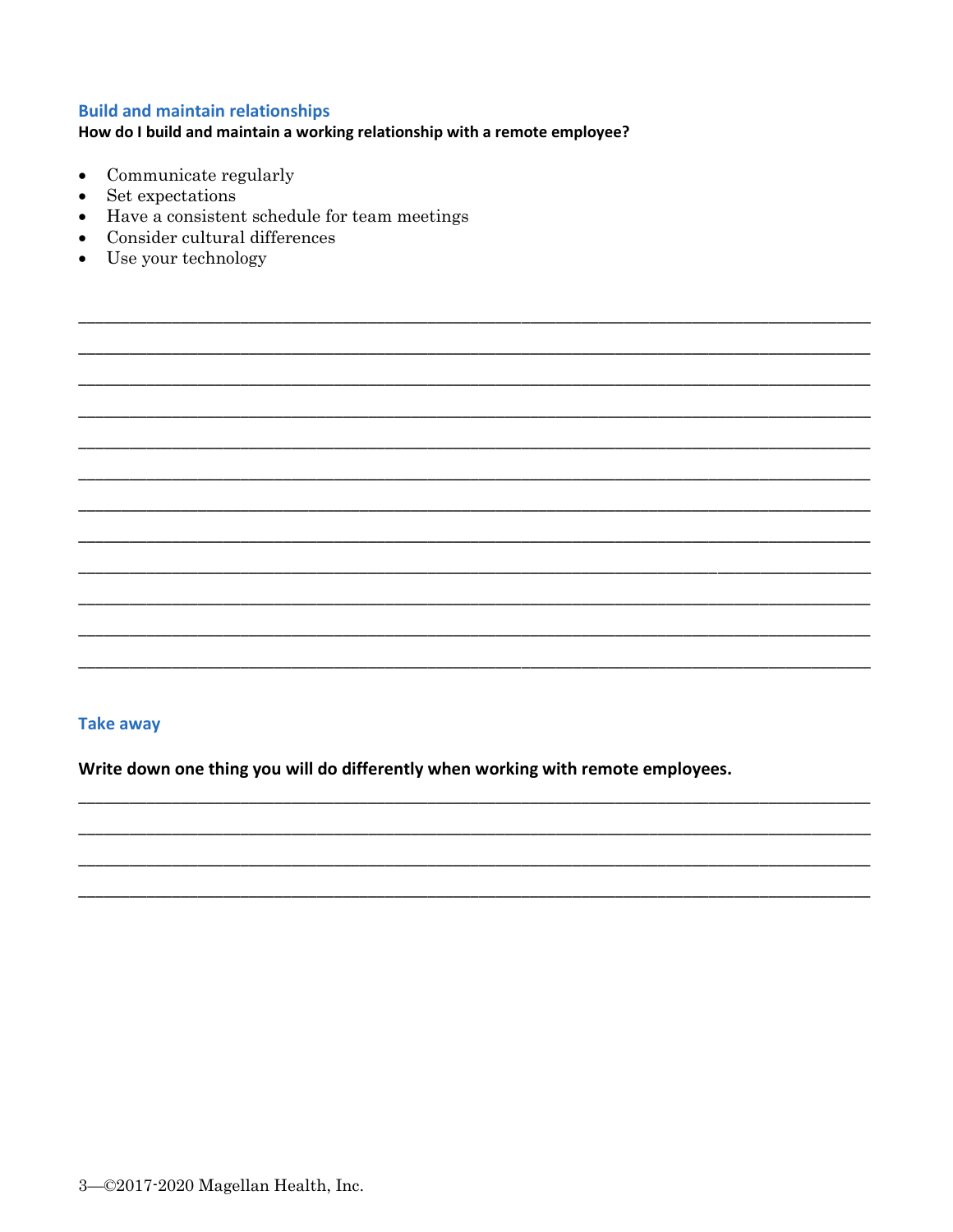### **Teleworking Readiness Assessment: Manager Version**

Ask the employee the following questions to assess his/her readiness to work remotely. If the answer is "yes" for 8 out of the 10 questions, the employee probably has the skills to effectively telework. If the answer is "no" for 3 or more questions this candidate may need assistance to develop the skills necessary to be a successful teleworker. Discuss your areas of concern with the candidate.

| 1.  | Yes | No | I am comfortable working with no direct oversight. |
|-----|-----|----|----------------------------------------------------|
| 2.  | Yes | No | I am a self-starter.                               |
| 3.  | Yes | No | I enjoy working alone.                             |
| 4.  | Yes | No | I can set boundaries with family.                  |
| 5.  | Yes | No | I can structure my own day.                        |
| 6.  | Yes | No | I can effectively communicate.                     |
| 7.  | Yes | No | I have adequate resources to do my job from home.  |
| 8.  | Yes | No | I am highly motivated.                             |
| 9.  | Yes | No | I have child care as needed.                       |
| 10. | Yes | No | I am comfortable asking for assistance.            |